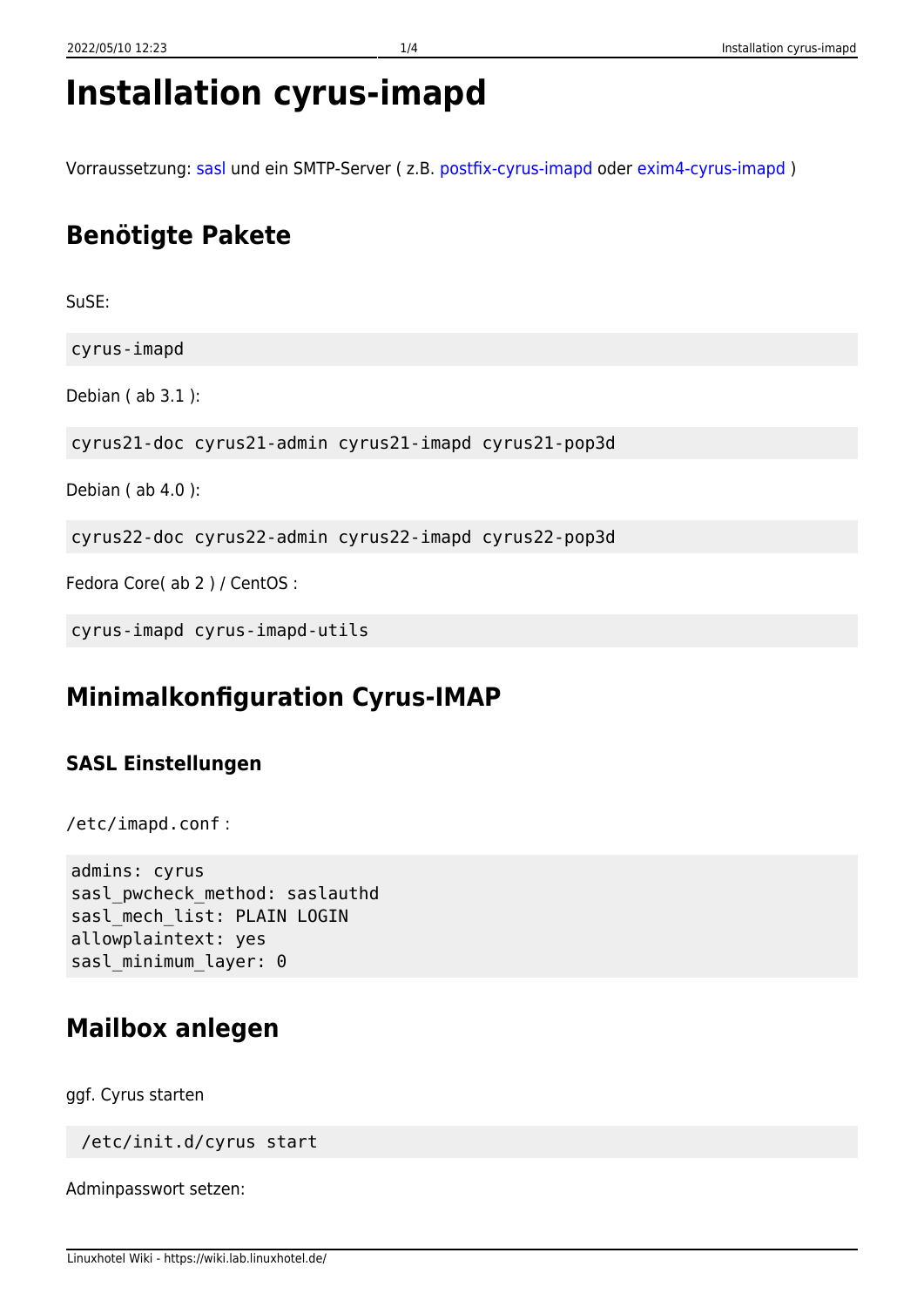passwd cyrus

```
cyradm --auth login --user cyrus localhost
IMAP Password: <geheim>
cm user.nutzer15
```
### **testen**

#### **POP3 mit netcat / telnet**

netcat -v localhost 110 user nutzer15 pass villa list retr 1 dele 1 stat top 1 20 quit

#### **IMAP mit imtest**

imtest -a nutzer15 -w villa localhost . capability . list "" "\*" . SELECT INBOX . logout

#### **Dokumentation**

<http://acs-wiki.andrew.cmu.edu/twiki/bin/view/Cyrus/ImtestByHand>

#### **IMAP mit netcat / telnet**

```
netcat -v localhost 143
. capability
. login nutzer15 villa
. list "" "*"
. logout
```
#### **Dokumentation**

[IMAP per telnet](http://www.bobpeers.com/technical/telnet_imap)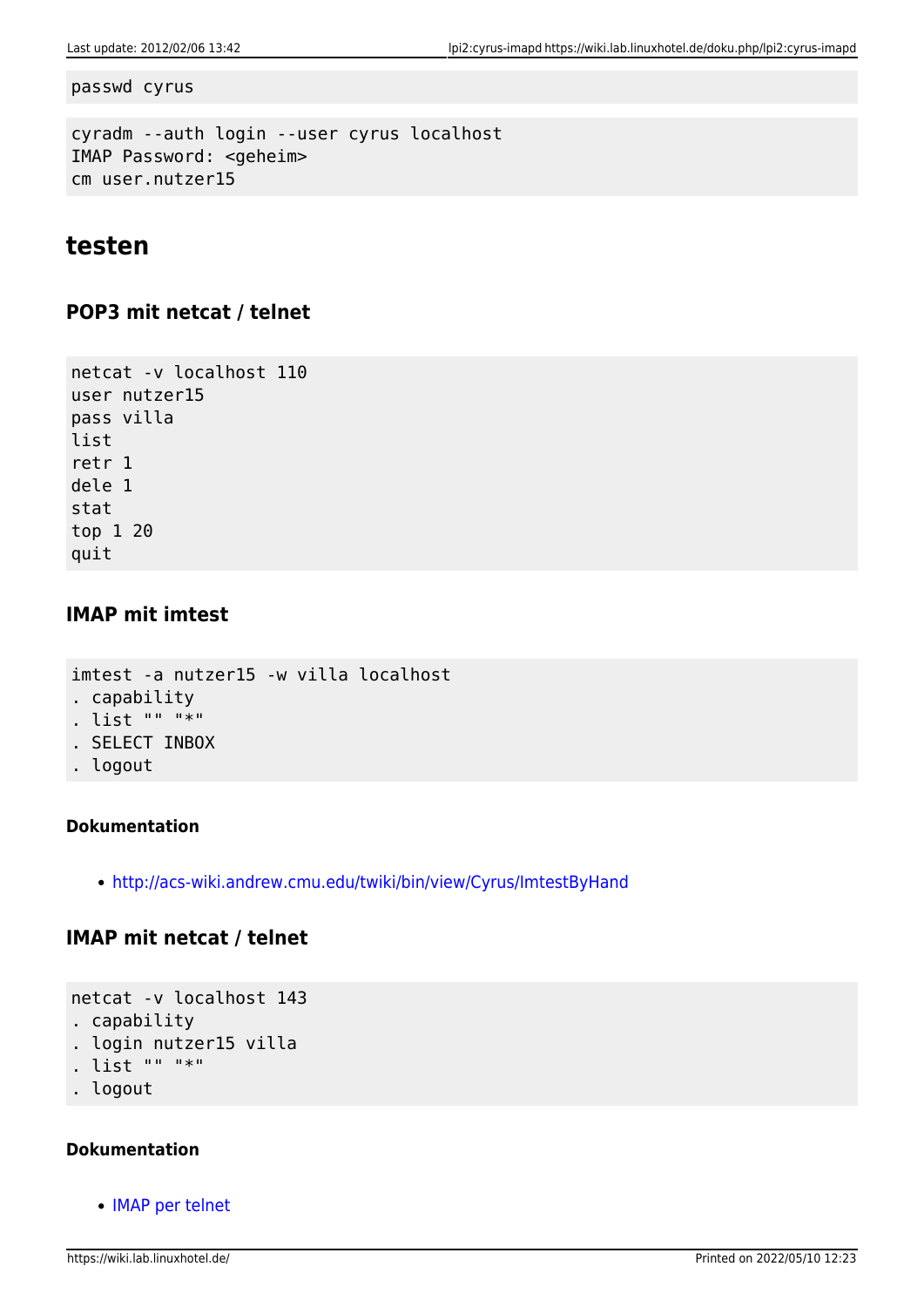#### **IMAP mit mutt**

mutt -f imap://nutzer15@localhost

## **Backup**

<http://acs-wiki.andrew.cmu.edu/twiki/bin/view/Cyrus/Backup>

### **Punkt in Benutzernamen erlauben**

unix separator angeben statt punkt

/etc/imapd.conf:

unixhierarchysep: yes

### **Befehlshistorie in cyradm**

#### **Debian ( 3.1 )**

libterm-readline-perl-perl

#### **CentOS ( 5.3 )**

perl-Term-ReadLine-Gnu

### **SSL/TLS**

[cyrus-imapd-ssl](https://wiki.lab.linuxhotel.de/doku.php/lpi2:cyrus-imapd-ssl)

### **Tools**

- [gyrus: GNOME Administrator Client für IMAP](http://projects.gnome.org/gyrus/)
- [Tool zum Migrieren/Syncronisieren von Benutzerkonten](http://freshmeat.net/projects/imapsync/)
- [Weboberfläche, Dokumentation zu Cyrus IMAPd](http://www.web-cyradm.org/docs.html)
- [Patch: Automatisch Mailbox anlegen \(Bei CentOS 4 schon enthalten\)](http://email.uoa.gr/projects/cyrus/autocreate/)
- [Webmin Module zur Cyrus Administration](http://www.tecchio.net/webmin/cyrus/)
- [IMAP Mail Client, auch zur Administration geeignet](http://www.mulberrymail.com/)
- [Kolab Groupware mit Cyrus IMAPd als Basis](http://kolab.org/)